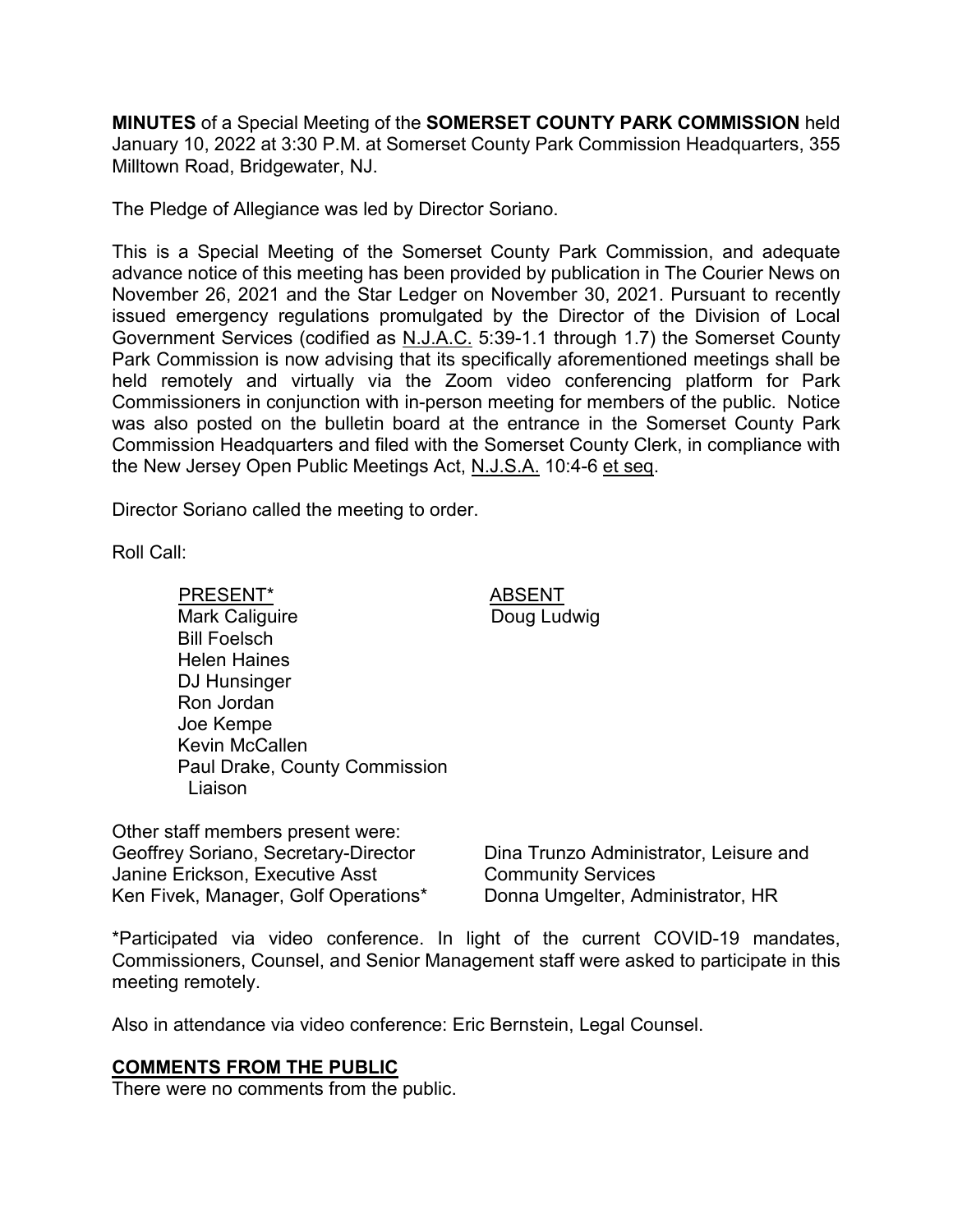## **APPROVAL OF THE MINUTES**

Director Soriano called for the approval of the minutes of the regular meeting held on December 9, 2021. Moved by Commissioner Foeslch; seconded by Commissioner Haines. YEAS: Commissioners Caliguire, Foelsch, Haines, Hunsinger, Kempe, and McCallen. NAYES: None. ABSTAIN: Commissioner Jordan. ABSENT: Commissioner Ludwig.

Director Soriano called for the approval of the minutes of the special meeting held on December 29, 2021. Moved by Commissioner Foeslch; seconded by Commissioner Jordan. YEAS: Commissioners Caliguire, Foelsch, Haines, Hunsinger, Jordan, and Kempe. NAYES: None. ABSTAIN: Commissioner McCallen. ABSENT: Commissioner Ludwig.

### **SWEARING IN OF PARK COMMISSIONER**

Counselor Bernstein administered the Oath of Office for Park Commissioner to Nancy D'Andrea. After the swearing in, roll call was taken to include Commissioner D'Andrea.

### **REPORT OF THE NOMINATING COMMITTEE**

Commissioner Kempe nominated Commissioner Hunsinger for the position of President. The motion was seconded by Commissioner Haines. YEAS: Commissioners Caliguire, D'Andrea, Foelsch, Haines, Hunsinger, Jordan, Kempe, and McCallen. NAYES: None. ABSENT: Commissioner Ludwig.

President Hunsinger nominated Commissioner Foelsch for the position of Vice President. The motion was seconded by Commissioner Haines. YEAS: Commissioners Caliguire, D'Andrea, Foelsch, Haines, Jordan, Kempe, McCallen, and President Hunsinger. NAYES: None. ABSENT: Commissioner Ludwig.

President Hunsinger nominated Director Soriano for the position of Secretary. The motion was seconded by Vice President Foelsch. YEAS: Commissioners Caliguire, D'Andrea, Haines, Jordan, Kempe, McCallen, and Vice President Foelsch, and President Hunsinger. NAYES: None. ABSENT: Commissioner Ludwig.

Director Soriano stated that County CFO, Nick Trasente serves as Treasurer of the Park Commission by State statute.

### **CONSENT AGENDA**

The following resolutions were moved by Commissioner Haines; seconded by Vice President Foelsch. YEAS: Commissioners Caliguire, D'Andrea, Haines, Jordan, Kempe, McCallen, Vice President Foelsch, and President Hunsinger. NAYES: None. ABSENT: Commissioner Ludwig.

### **Resolution R22-001 - Adopting the 2022 Temporary Budget**

Resolution adopts the 2022 Temporary Budget.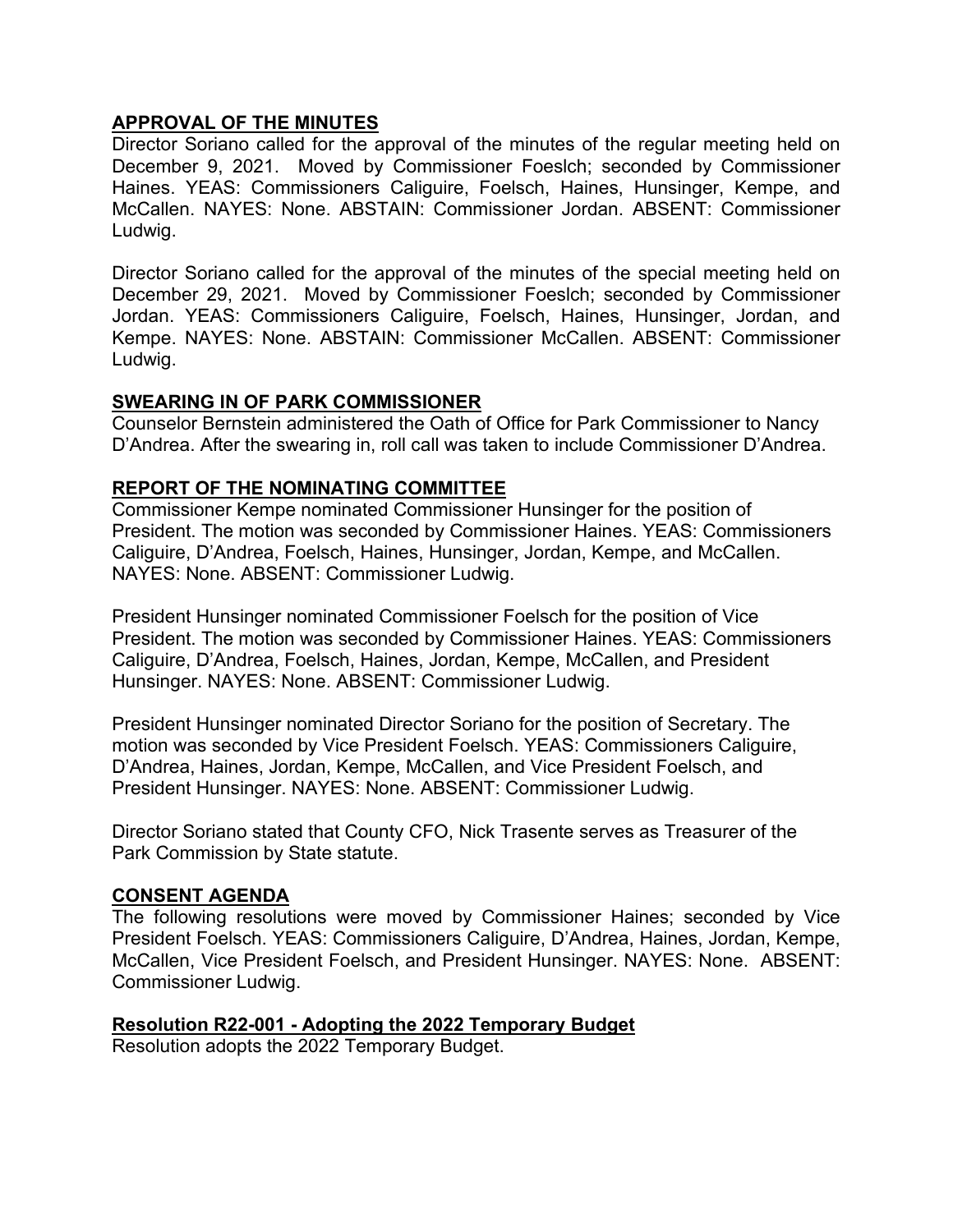# **Resolution R22-002 – Authorizing use of State Contracts**

Resolution authorizes use of various State contracts.

### **Resolution R22-003 – Authorizing use of Morris County Cooperative Pricing Council Cooperative Purchasing System**

Resolution authorizes use of various contracts of the Morris County Cooperative Pricing **Council** 

### **Resolution R22-004 – Authorizing use of Educational Services Commission of New Jersey Cooperative Purchasing System**

Resolution authorizes purchases from various contracts of the Educational Services **Commission** 

## **Resolution R22-005 – Authorizing use of Bergen County Cooperative Pricing System**

Resolution authorizes purchases from SHI under the Bergen County Cooperative Pricing System.

### **Resolution R22-006 – Designating Public Agency Compliance Officer**

Resolution designates Melissa Kosensky as Public Agency Compliance Officer of the Park Commission for 2022.

#### **Resolution R22-007 – Designating Official Newspaper**

Resolution designates the Courier News and the Star Ledger as the official newspapers of the Park Commission for 2022.

### **Resolution R22-008 – Designating Bank Depositories for 2022**

Resolution designates President Hunsinger and Vice President Foelsch as authorized signors for Park Commission check disbursements for 2022.

#### **Resolution R22-009 – Adopting Agreement with Somerset County Sheriff's Office to Conduct Background Checks for Somerset County Park Commission Employees**

Resolution adopts agreement for the Somerset County Sheriff's Office to conduct background checks for Park Commission employees.

### **Resolution R22-010 – Awarding Third Year of Five-Year Contract for Maintenance & Support for RecTrac and WebTrac Software Systems**

Resolution awards contract to Vermont Systems, Inc. in the amount of \$11,266.56.

## **Resolution R22-011 – Awarding Contract for First Year of a Two-Year Contract for Stable Bedding for Lord Stirling Stables**

Resolution awards contract to Bohonyi Corporation.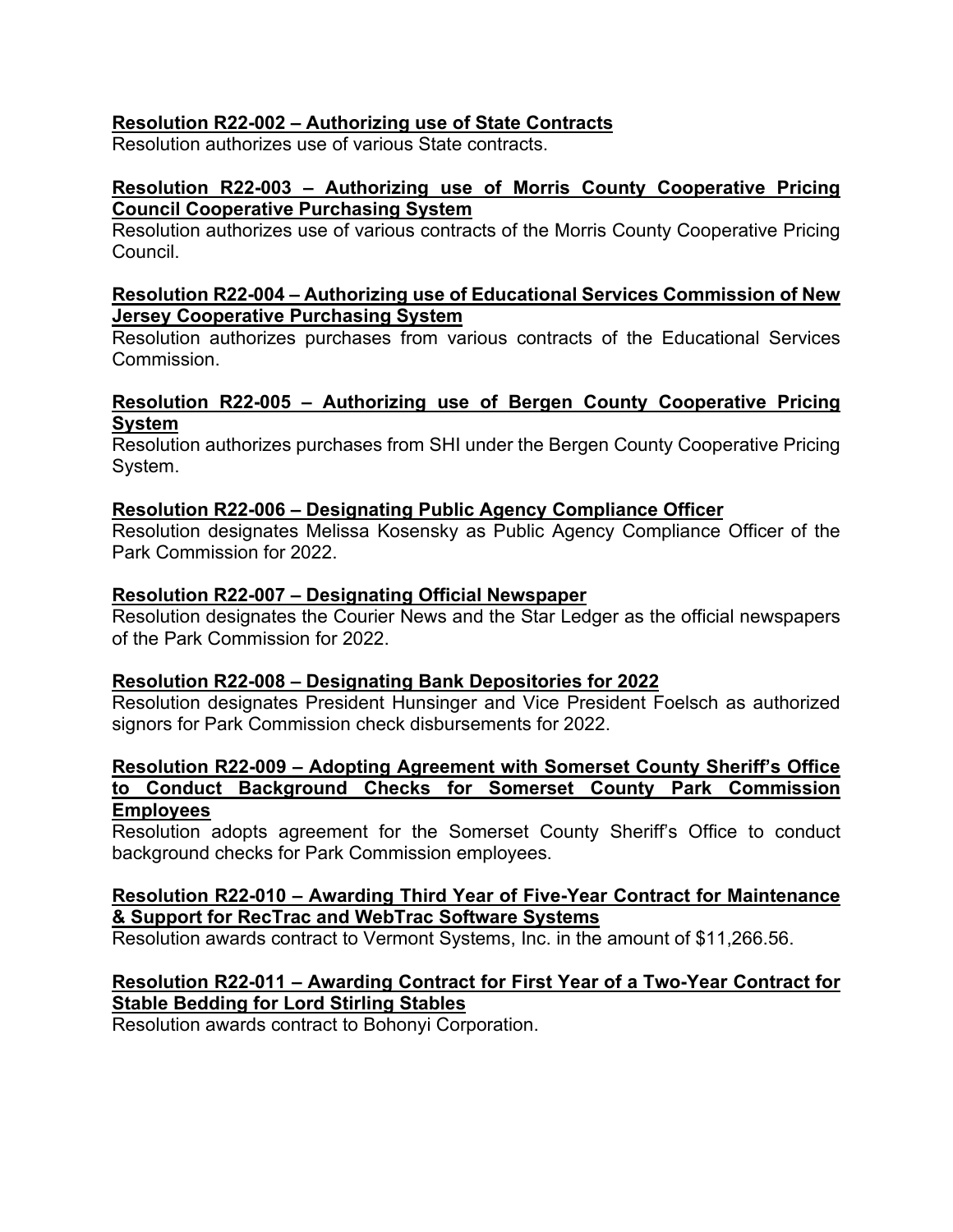### **Resolution R22-012 – Authorizing use of County Contract for Purchase of Red Dyed # 2 Diesel Fuel and Red Dyed Winter Blend Diesel and Fuel Oil**

Resolution authorizes purchases from J.Swanton Fuel Oil Co.

# **APPROVAL OF BILLS FOR PAYMENT**

The following resolutions were moved by Commissioner McCallen; seconded by Commissioner Haines. YEAS: Commissioners Caliguire, D'Andrea, Haines, Jordan, Kempe, McCallen, Vice President Foelsch, and President Hunsinger. NAYES: None. ABSENT: Commissioner Ludwig.

## **Resolution R22-013 – Payment of Confirming Orders**

Resolution authorizes the payment of confirming orders totaling \$4,002.47.

## **Resolution R22-014 – Authorizing Additional Funding for Previously Awarded Contracts (Administration)**

Resolution authorizes additional funds for previously awarded contracts.

### **Resolution R22-015 – Authorizing Additional Funding for Previously Awarded Contracts (Park Operations)**

Resolution authorizes additional funds for previously awarded contracts.

## **Resolution R22-016 – Authorizing Additional Funding for Previously Awarded Contracts (Leisure Services)**

Resolution authorizes additional funds for previously awarded contracts.

### **Resolution R22-017– Authorizing Additional Funding for Previously Awarded Contracts (Golf)**

Resolution authorizes additional funds for previously awarded contracts.

## **Resolution R22-018 – Amending and Cancelling Certification of Funds for Previously Awarded Contracts**

Resolution cancels or amends certification of funds for previously awarded contracts.

### **NEW BUSINESS**

There was no new business to discuss.

President Hunsinger thanked Commissioner Caliguire for his years of services as President of the Park Commission and for providing direction during some challenging years and situations.

Seeing no further business, a motion to adjourn the meeting at 3:47 P.M. was moved by: Vice President Foelsch; seconded by: Commissioner Jordan. YEAS: Commissioners Caliguire, D'Andrea, Haines, Jordan, Kempe, McCallen, Vice President Foelsch, and President Hunsinger. NAYES: None. ABSENT: Commissioner Ludwig.